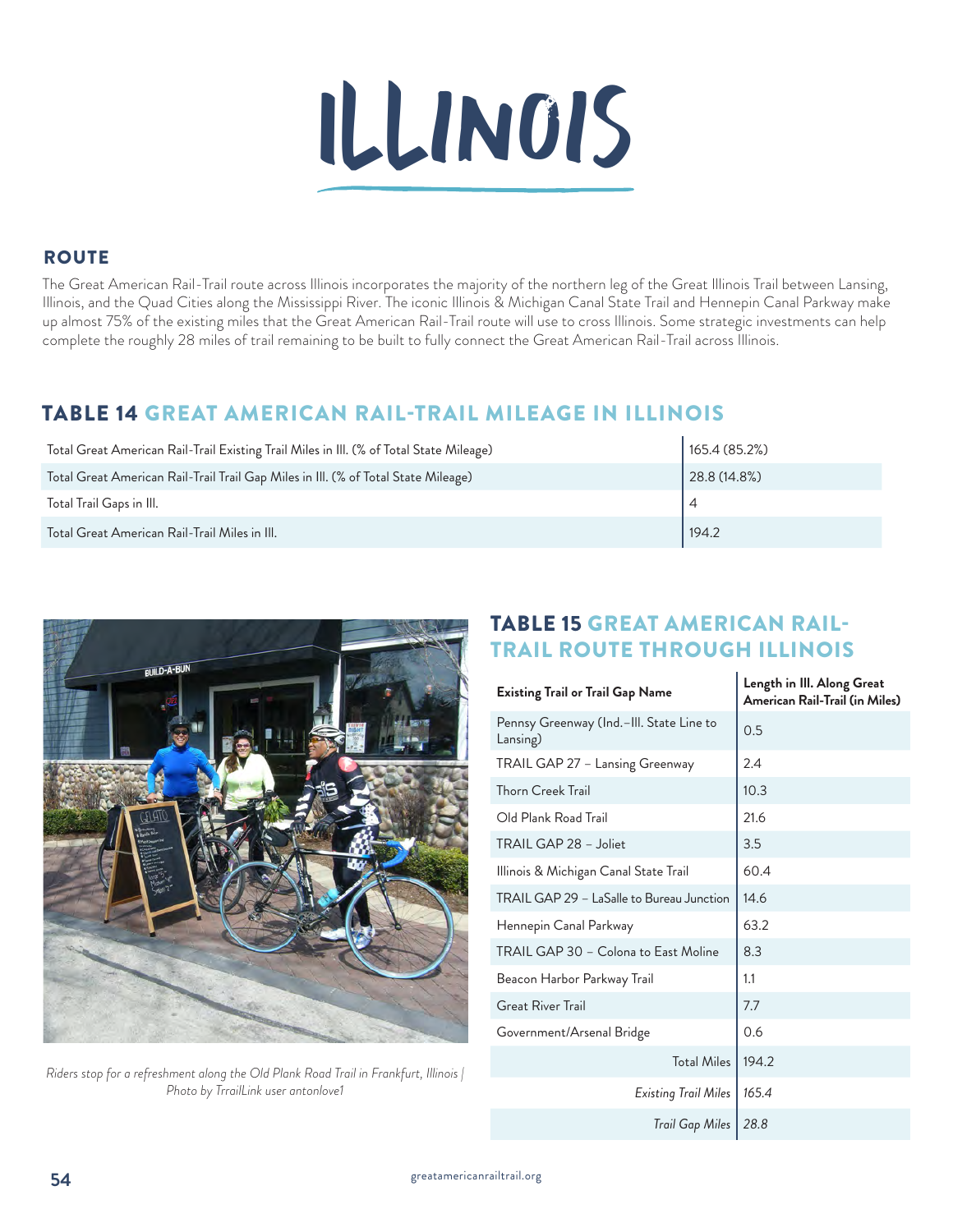## **GREAT AMERICAN RAIL-TRAIL ROUTE ASSESSMENT 2022 MAP 7: ILLINOIS**

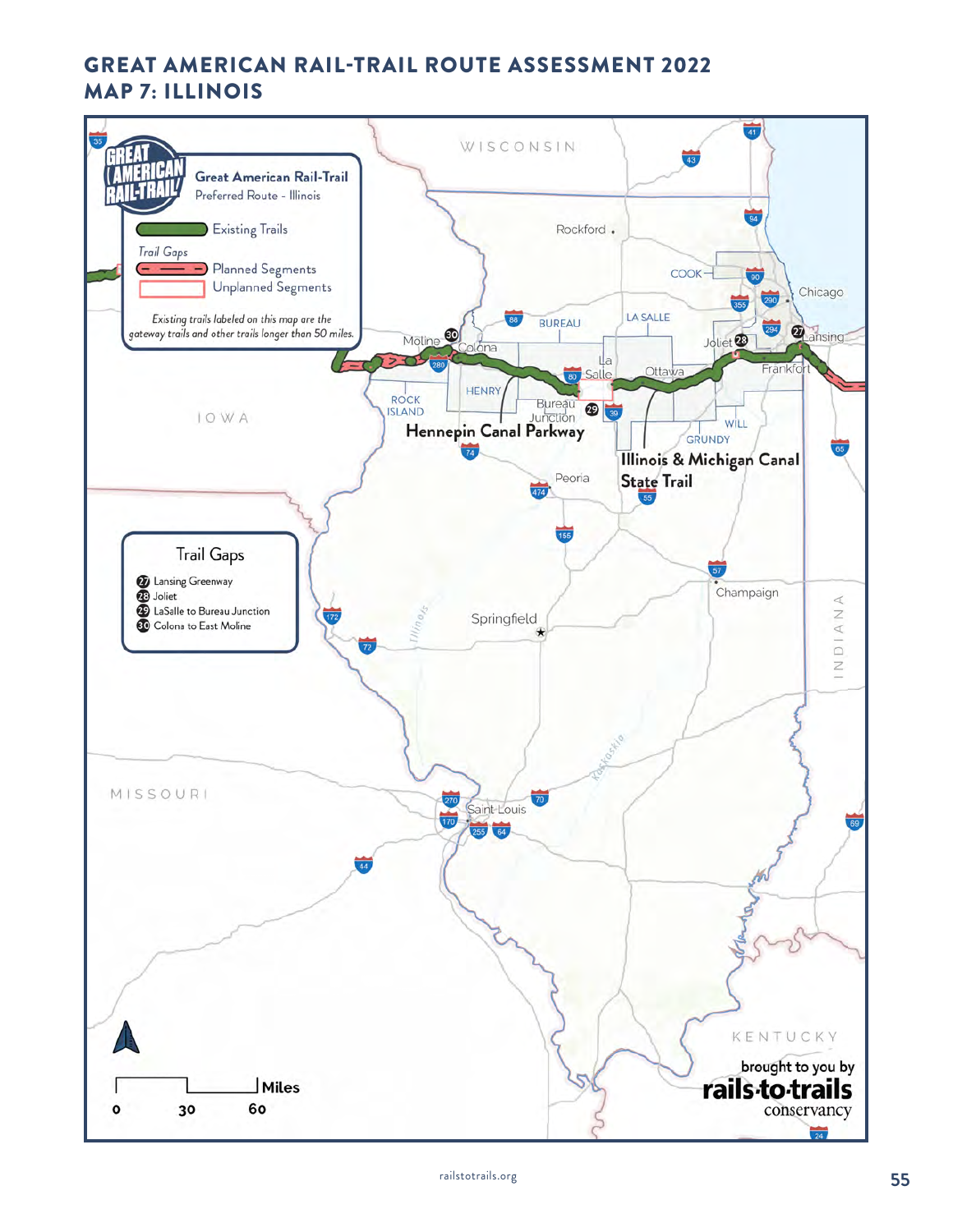#### GREAT AMERICAN RAIL-TRAIL ROUTE ASSESSMENT ILLINOIS

### PENNSY GREENWAY (INDIANA–ILLINOIS STATE LINE TO LANSING)

| Total Length (in Miles)                                               | 12.5                                                                                                                                            |
|-----------------------------------------------------------------------|-------------------------------------------------------------------------------------------------------------------------------------------------|
| Total Length Along Great<br>American Rail-Trail in III.<br>(in Miles) | 0.5                                                                                                                                             |
| <b>Trail Type</b>                                                     | Rail-trail                                                                                                                                      |
| Surface Type                                                          | Asphalt                                                                                                                                         |
| Trail Manager                                                         | Forest Preserves of Cook County,<br>Lake County Parks, Northwestern Indiana<br>Regional Planning Commission, Schererville<br>Parks & Recreation |
| Website                                                               | indygreenways.org/pennsy-trail                                                                                                                  |
| TrailLink Map                                                         | traillink.com/trail/pennsy-greenway                                                                                                             |

The Pennsy Greenway is currently open between Schererville, Indiana, and Calumet City, Illinois. The existing sections of trail in Indiana are discussed in more detail in the Indiana chapter of this report. The Great American Rail-Trail will enter Illinois along the Pennsy Greenway at Lansing, Illinois, and travel northwest to Lansing's Chicago Avenue, where the route will then head south along Trail Gap 27, described below.

### TRAIL GAP 27 – LANSING GREENWAY

There is a 2.4-mile gap in the Lansing trail network between the Pennsy Greenway and the Thorn Creek Trail. The Village of Lansing recently confirmed a trail routing to complete this gap, which will be called the Lansing Greenway. In 2020, Lansing received a grant from the Invest in Cook program for \$155,000 to complete the preliminary engineering to close this gap. The village is currently working to implement the grant and will turn its attention to trail construction once the preliminary engineering is completed.

# THORN CREEK TRAIL

| Total Length (in Miles)                                               | 17.2                                             |
|-----------------------------------------------------------------------|--------------------------------------------------|
| Total Length Along Great<br>American Rail-Trail in III.<br>(in Miles) | 10.3                                             |
| <b>Trail Type</b>                                                     | Rail-trail                                       |
| Surface Type                                                          | Asphalt                                          |
| Trail Manager                                                         | Forest Preserves of Cook County                  |
| Website                                                               | fpdcc.com/places/trails/thorn-creek-trail-system |
| TrailLink Map                                                         | traillink.com/trail/thorn-creek-trail            |

The Thorn Creek Trail offers a paved 17-mile route traveling through woodlands and several communities on the southern outskirts of Chicago. The Forest Preserves of Cook County championed and currently maintains the Thorn Creek Trail. The Thorn Creek Trail will host the Great American Rail-Trail for 10.3 miles, connecting Thornton south to Chicago Heights. The Thorn Creek Trail is part of the Grand Illinois Trail system.

# OLD PLANK ROAD TRAIL

| Total Length (in Miles)                                               | 21.6                                                                                                                                                                              |
|-----------------------------------------------------------------------|-----------------------------------------------------------------------------------------------------------------------------------------------------------------------------------|
| Total Length Along Great<br>American Rail-Trail in III.<br>(in Miles) | 21.6                                                                                                                                                                              |
| <b>Trail Type</b>                                                     | Rail-trail                                                                                                                                                                        |
| Surface Type                                                          | Asphalt                                                                                                                                                                           |
| Trail Manager                                                         | Forest Preserve District of Will County,<br>Old Plank Road Trail Management<br>Commission, Rich Township, Village of<br>Frankfort, Village of Matteson, Village of<br>Park Forest |
| Website                                                               | oprt.org                                                                                                                                                                          |
| TrailLink Map                                                         | traillink.com/trail/old-plank-road-trail                                                                                                                                          |

The Old Plank Road Trail travels 21.6 miles west from Chicago Heights to Joliet across a densely populated suburban landscape. The trail follows what was once a trail created and used by indigenous peoples around Lake Michigan that was later used by fur trappers and early settlers. Business interests later acquired the trail for the old Michigan Central Railroad line. The Old Plank Road Trail is part of the Grand Illinois Trail system.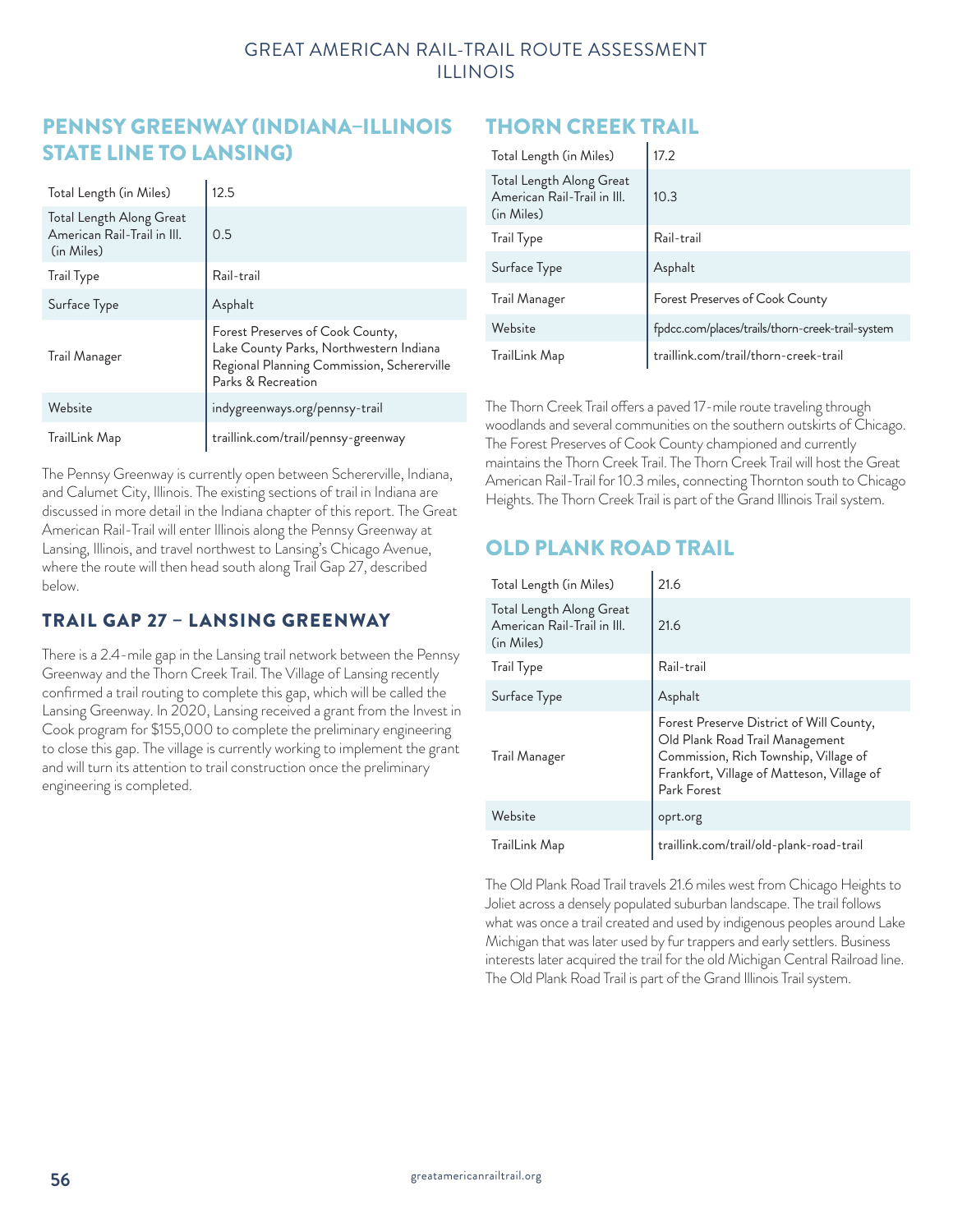#### GREAT AMERICAN RAIL-TRAIL ROUTE ASSESSMENT ILLINOIS

#### TRAIL GAP 28 – JOLIET

There is a 3.5-mile gap through Joliet between the Old Plank Road Trail and the Illinois & Michigan Canal State Trail. The city of Joliet and the Forest Preserve District of Will County have identified three potential routes to complete this gap through the city. All three options require further study, including solutions for crossing the Des Plaines River.

# ILLINOIS & MICHIGAN CANAL STATE TRAIL

| Total Length (in Miles)                                               | 79.5                                                                                               |
|-----------------------------------------------------------------------|----------------------------------------------------------------------------------------------------|
| Total Length Along Great<br>American Rail-Trail in III.<br>(in Miles) | 60.4                                                                                               |
| <b>Trail Type</b>                                                     | Canal                                                                                              |
| Surface Type                                                          | Asphalt, crushed stone, grass, gravel                                                              |
| Trail Manager                                                         | Forest Preserve District of Will County,<br>Illinois Department of Natural Resources               |
| Website                                                               | · dnr.illinois.gov/recreation/greenway-<br>sandtrails/pages/imcanal.aspx<br>$\cdot$ iandmcanal.org |
| TrailLink Map                                                         | traillink.com/trail/illinois--michigan-<br>canal-state-trail                                       |

The 79.5-mile Illinois & Michigan Canal State Trail follows the Illinois and Michigan Canal alongside the Illinois River. It traverses the I&M Canal National Heritage Corridor, designated in 1984 as the first National Heritage Area in the United States. Along the trail are multiple state parks, historical sites and opportunities to observe wildlife. The Illinois & Michigan Canal State Trail will host the Great American Rail-Trail for 60.4 miles to connect the village of Rockdale, southwest of Joliet, to LaSalle at the Illinois River.

#### TRAIL GAP 29 – LaSALLE TO BUREAU JUNCTION

A 14.6-mile gap exists between the western terminus of the Illinois & Michigan Canal State Trail in LaSalle and the eastern terminus of the Hennepin Canal Parkway in Bureau Junction. The Illinois Department of Natural Resources has discussed connecting the two through an on-street route. Efforts to connect the gap through an off-road trail have been made, but are reportedly difficult. The Illinois Department of Natural Resources is ready and able to assist local communities with bike planning for both on-road and off-road partner projects, but will not move forward with a "state trail" project.

### HENNEPIN CANAL PARKWAY

| Total Length (in Miles)                                               | 104.5                                               |
|-----------------------------------------------------------------------|-----------------------------------------------------|
| Total Length Along Great<br>American Rail-Trail in III.<br>(in Miles) | 63.2                                                |
| <b>Trail Type</b>                                                     | Canal                                               |
| Surface Type                                                          | Asphalt, crushed stone                              |
| Trail Manager                                                         | Illinois Department of Natural Resources            |
| Website                                                               | dnr.illinois.gov/parks/pages/hennepin<br>canal.aspx |
| TrailLink Map                                                         | traillink.com/trail/hennepin-canal-parkway          |

The 104.5-mile Hennepin Canal Parkway, administered by the Illinois Department of Natural Resources as a state park, follows an old towpath along the Hennepin Canal, first opened in 1907. The canal was originally built to link the Illinois and Mississippi rivers. Most of the various locks and aqueducts necessary to span the 105-mile distance are still in place, and the entire canal is listed on the National Register of Historic Places. The Hennepin Canal Parkway will host the Great American Rail-Trail for 63.2 miles, connecting Bureau Junction to Colona, the western terminus of the Hennepin Canal Parkway.

### TRAIL GAP 30 – COLONA TO EAST MOLINE

The city of East Moline plans to complete the gap between the Hennepin Canal Parkway and the developing Mississippi River Trail, also known as the Critical Gap Connector in the Grand Illinois Trail. The plan to complete this gap involves a combination of on-street signed routes and shared-use paths from Colona to East Moline. Most of the streets that are planned to be on-street signed routes are low-volume, low-speed roads, though the route is currently proposed to cross the Rock River on state Route 84/Colona Road, a major arterial road. A physically separated alternative should be explored in this section.

The topography around the village of Carbon Cliff requires a trail with switchbacks to reach the city of Silvis, where the separated shared-use path begins along Crosstown Avenue.

An alignment to complete this trail gap along an active BNSF Railway line was previously approved and funded in the early 2000s. Prior to the start of construction, BNSF Railway decided it was no longer in its interest to allow the trail to be completed, and the project stalled until the realignment described above was selected.

East Moline hired an engineering firm to complete a preliminary opinion of probable construction costs for the entire project, which was completed in January 2018. The total cost for construction and engineering for the 8.3 miles of trail and on-street connectors was just under \$6 million. The project already has significant funding attached to it through various Illinois Transportation Enhancement Program grants and the requisite 20% local